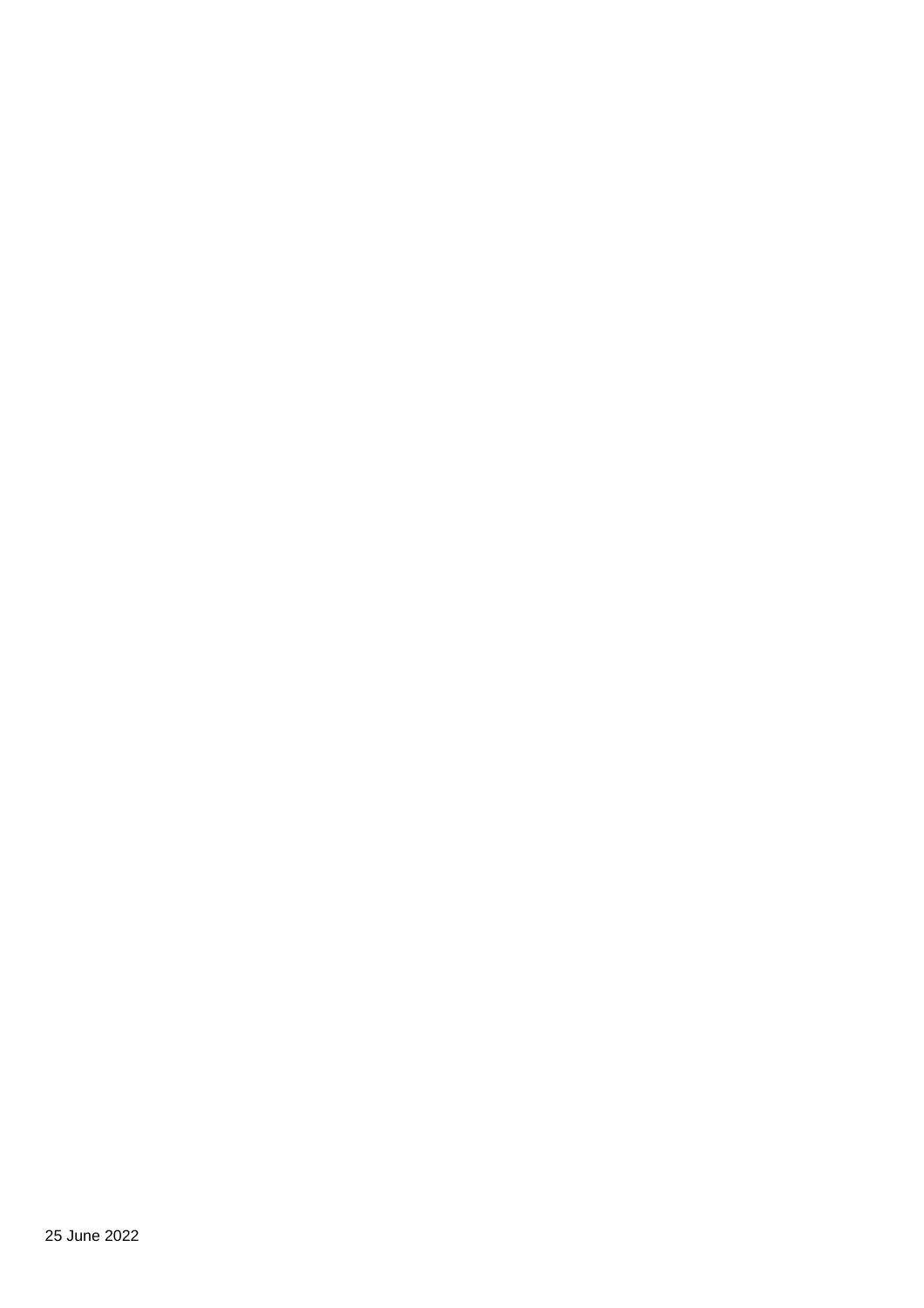# Reconnaissance of 2016 Central Italy Earthquake Sequence

Jonathan P. Stewart,<sup>a)</sup> M.EERI, Paolo Zimmaro,<sup>a)</sup> M.EERI, Giuseppe Lanzo,<sup>b)</sup> Silvia Mazzoni,<sup>a)</sup> M.EERI, Ernesto Ausilio,<sup>c)</sup> Stefano Aversa,<sup>d)</sup> Francesca Bozzoni,<sup>e)</sup> Roberto Cairo,<sup>c)</sup> Maria Chiara Capatti,<sup>f)</sup> Massimina Castiglia, <sup>g)</sup> Filiberto Chiabrando, <sup>h)</sup> Anna Chiaradonna, <sup>i)</sup> Anna d'Onofrio,<sup>i)</sup> Shideh Dashti,<sup>j)</sup> Raffaele De Risi,<sup>k)</sup> Filomena de Silva,<sup>i)</sup> Fernando della Pasqua,<sup>l)</sup> Francesca Dezi,<sup>m)</sup> Alessandra Di Domenica,<sup>n)</sup> Luigi Di Sarno,<sup>o)</sup> Maria Giovanna Durante,<sup>p)</sup> M.EERI, Emanuela Falcucci,<sup>q)</sup> Sebastiano Foti,<sup>r)</sup> Kevin W. Franke,<sup>s)</sup> Fabrizio Galadini,<sup>q)</sup> Silvia Giallini,<sup>t)</sup> Stefano Gori,<sup>q)</sup> Robert E. Kayen,<sup>u)</sup> Tadahiro Kishida,<sup>v)</sup> Andrea Lingua,<sup>w)</sup> Bret Lingwall,<sup>x)</sup> Michele Mucciacciaro,<sup>o)</sup> Alessandro Pagliaroli,<sup>n)</sup> Federico Passeri,<sup>r)</sup> Panagiotis Pelekis,<sup>y)</sup> Alberto Pizzi,<sup>n)</sup> Brandon Reimschiissel,<sup>s)</sup> Antonio Santo,<sup>i)</sup> Filippo Santucci de Magistris,<sup>g)</sup> Giuseppe Scasserra, <sup>g)</sup> Anastasios Sextos, <sup>k)</sup> Stefania Sica, <sup>0</sup> Francesco Silvestri,<sup>i)</sup> Armando L. Simonelli,<sup>o)</sup> Antonia Spanò, <sup>h)</sup> Paolo Tommasi,<sup>t)</sup> and Giuseppe Tropeano<sup>z)</sup>

- f) Dipartimento di Ingegneria Civile, Edile e Architettura, Università Politecnica delle Marche, Ancona, Italy
- g) Dipartimento di Bioscienze e Territorio, Università degli Studi del Molise, Campobasso, Italy

<sup>1)</sup> GNS Science, Lower Hutt, New Zealand

n) Dipartimento di Ingegneria e Geologia, Università degli Studi di Chieti-Pescara, Pescara, Italy

q) Istituto Nazionale di Geofisica e Vulcanologia (INGV), Rome, Italy

- s) Department of Civil and Environmental Engineering, Brigham Young University, Provo, UT
- t) Istituto di Geologia Ambientale e Geoingegneria (IGAG), CNR, Rome, Italy
- u) United States Geological Survey (USGS), Menlo Park, CA

w)Dipartimento dell'Ambiente, del Territorio e delle Infrastrutture, Politecnico di Torino, Torino, Italy

- y) Department of Civil Engineering, University of Patras, Patras, Greece
- z) Dipartimento di Ingegneria Civile, Ambientale e Architettura, Università di Cagliari, Cagliari, Italy

a) Department of Civil and Environmental Engineering, University of California Los Angeles, Los Angeles, CA; Email: pzimmaro@ucla.edu (PZ, corr. author)

b) Dipartimento di Ingegneria Strutturale e Geotecnica, Sapienza Università di Roma, Rome, Italy

c) Dipartimento di Ingegneria Civile, Università della Calabria, Rende, Italy

d) Dipartimento di Ingegneria, Università degli studi di Napoli Parthenope, Naples, Italy

e) European Centre for Training and Research in Earthquake Engineering (Eucentre), Pavia, Italy

h) Dipartimento di Architettura e Design, Politecnico di Torino, Torino, Italy

i) Dipartimento di Ingegneria Civile, Edile e Ambientale, Università degli Studi di Napoli Federico II, Naples, Italy

j) Department of Civil, Environmental & Architectural Engineering, University of Colorado Boulder, Boulder, CO

k) Department of Civil Engineering, University of Bristol, Bristol, United Kingdom

m) Università degli Studi della Repubblica di San Marino, Repubblica di San Marino

o) Dipartimento di Ingegneria, Università degli Studi del Sannio, Benevento, Italy

p) Department of Civil, Architectural, and Environmental Engineering, University of Texas, Austin, TX

r) Dipartimento di Ingegneria Strutturale, Edile e Geotecnica, Politecnico di Torino, Torino, Italy

v) Department of Civil Infrastructure and Environmental Engineering, Khalifa University of Science Technology and Research (KUSTAR), Abu Dhabi, UAE

x) Department of Civil and Environmental Engineering, South Dakota School of Mines & Technology, Rapid City, SD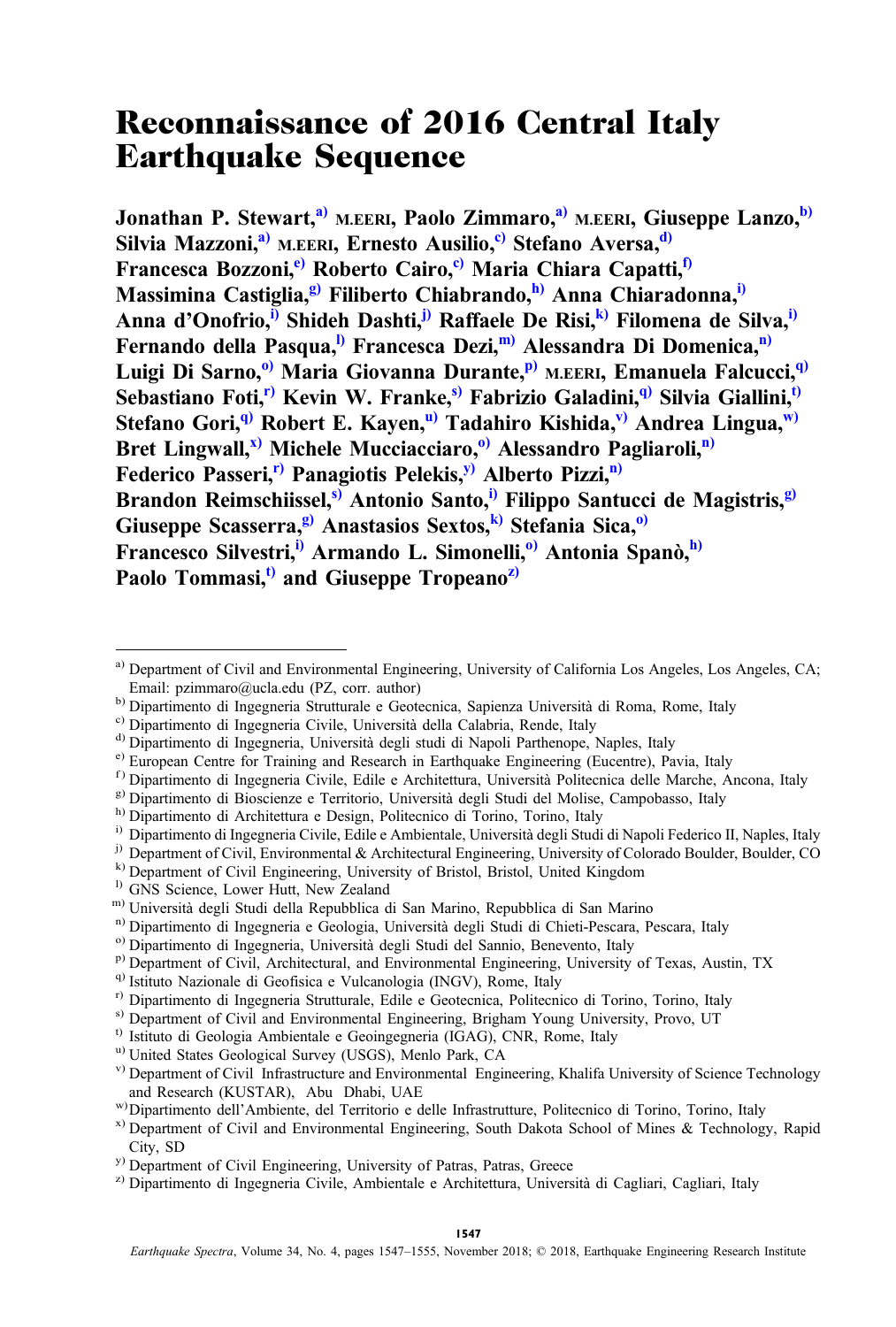The Central Italy earthquake sequence nominally began on 24 August 2016 with a M6.1 event on a normal fault that produced devastating effects in the town of Amatrice and several nearby villages and hamlets. A major international response was undertaken to record the effects of this disaster, including surface faulting, ground motions, landslides, and damage patterns to structures. This work targeted the development of high-value case histories useful to future research. Subsequent events in October 2016 exacerbated the damage in previously affected areas and caused damage to new areas in the north, particularly the relatively large town of Norcia. Additional reconnaissance after a M6.5 event on 30 October 2016 documented and mapped several large landslide features and increased damage states for structures in villages and hamlets throughout the region. This paper provides an overview of the reconnaissance activities undertaken to document and map these and other effects, and highlights valuable lessons learned regarding faulting and ground motions, engineering effects, and emergency response to this disaster. [DOI: 10.1193/080317EQS151M]

## INTRODUCTION

Between August and November 2016, three major earthquake events occurred in Central Italy. The first event (M6.1) occurred on 24 August 2016, the second (M5.9) on 26 October 2016, and the third (M6.5) on 30 October 2016. Each event was followed by numerous aftershocks, some exceeding M5.

As shown in Figure 1, this earthquake sequence occurred in a gap between two earlier damaging events, the 1997 M6.1 Umbria-Marche earthquake to the northwest (NW) and the 2009 M6.1 L'Aquila earthquake to the southeast. This gap had been previously recognized as a zone of elevated risk (GdL INGV sul terremoto di Amatrice 2016). These events occurred along the 2016, and the third (M6.5) on 30 October 2016. Each event was followed by numerous after-<br>shocks, some exceeding M5.<br>As shown in Figure 1, this earthquake sequence occurred in a gap between two earlier dama-<br>ging events, 100 deg. Each of these events produced substantial damage to local towns and villages. The 24 August 2016 event caused heavy damage to the villages of Arquata del Tronto, Accumoli, Amatrice, and Pescara del Tronto. In total, there were 299 fatalities, generally from collapses of unreinforced masonry dwellings. The October events caused significant new damage in the villages of Visso, Ussita, and Norcia, and almost complete destruction of the villages of Arquata del Tronto, Accumoli, Amatrice, and Pescara del Tronto. The October events did not produce fatalities, as the area had largely been evacuated and the tourist season had ended.

As described in the next section, the postevent reconnaissance involved two teams working in a coordinated manner. The first and largest team, with whom most of the authors of this paper were associated, was organized under the auspices of the Geotechnical Extreme Events Reconnaissance (GEER) Association, which is funded by the United States (U.S.) National Science Foundation (NSF). We conducted major reconnaissance activities in collaboration with many partnering organizations in Italy and elsewhere, with a focus on the scientific and engineering aspects of the events. The second team was organized by the Earthquake Engineering Research Institute (EERI) under the leadership of coauthor Silvia Mazzoni, which worked with several Italian partnering organizations. The EERI team also documented structural damage, although their principal focus was emergency response and medium- and longterm recovery and reconstruction efforts from a societal-resiliency perspective.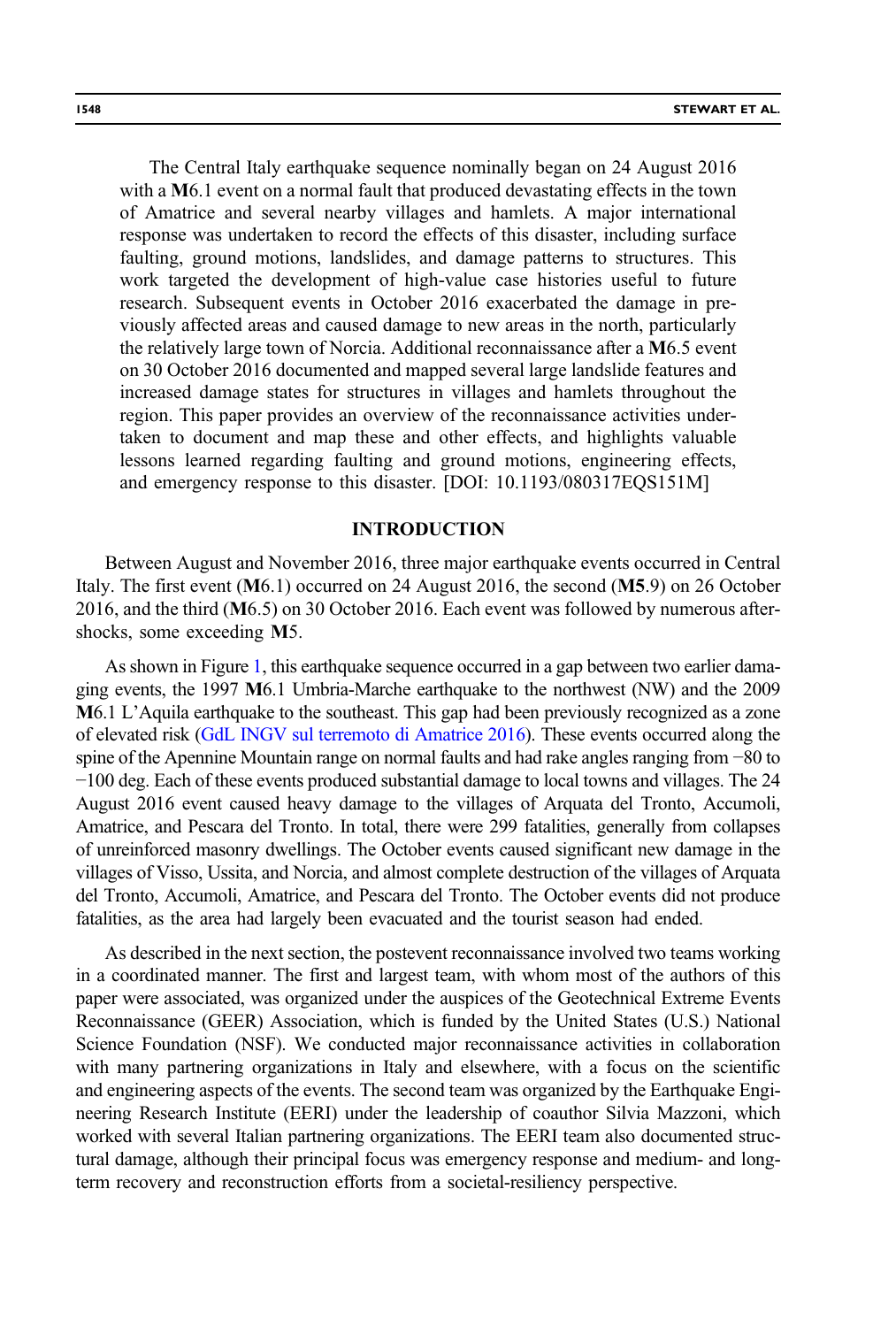

Figure 1. Map of central Italy showing moment tensors of major earthquakes since 1997 and the intermediate gap areas. Finite fault models for 1997 Umbria-Marche and 2009 L'Aquila are from Chiaraluce et al. (2004) and Piatanesi and Cirella (2009). Finite fault models for Central Italy events are from Galadini et al. (2018).

This paper describes the organization and objectives of the reconnaissance and highlights some of the most significant findings, which are explained in more detail in other papers within this issue. Those papers have been prepared to document what we believe to be the most significant findings of the reconnaissance by the GEER and EERI teams. More information about the seismological and engineering aspects of the events are available in two detailed reports (GEER 2016, 2017).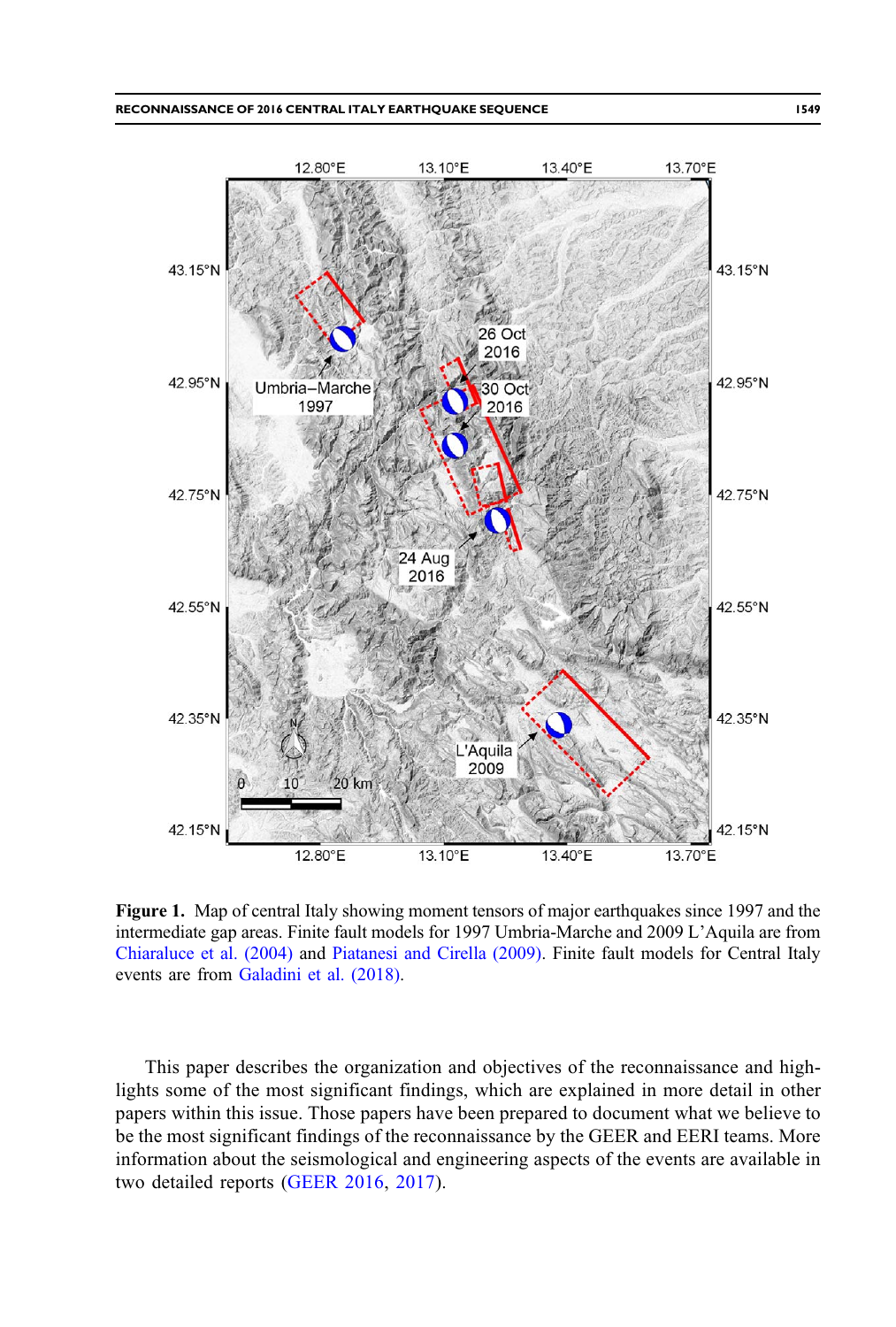#### RECONNAISSANCE ACTIVITIES

The NSF-funded GEER Association, with co-funding from the B. John Garrick Institute for the Risk Sciences at the University of California, Los Angeles and the NSF Industry–University Cooperative Research Centers Program (NSF IUCRC) Center for Unmanned Aircraft Systems (C-UAS) at Brigham Young University (BYU), mobilized the U.S.-based team to the area in two main phases: (1) following the 24 August 2016 event, from early September to early October 2016; and (2) following the October events, between the end of November and the beginning of December 2016. The U.S. team worked in close collaboration with Italian researchers organized under the auspices of the Italian Geotechnical Society, the Italian Center for Seismic Microzonation and its Applications, the Consortium of the Laboratories University Network of seismic engineering (ReLUIS), which is a Center of Competence of Department of Civil Protection, and the DIsaster RECovery Team of Politecnico di Torino. The objective of our Italy– U.S. GEER team was to collect and document perishable data. This work included the traditional GEER responsibilities for documenting geological, seismological, and geotechnical effects, as well as documenting the performance of buildings, bridges, and other structures.

The Italy–U.S. GEER team was multidisciplinary, with expertise in geology, seismology, geomatics, geotechnical engineering, and structural engineering. Our approach was to combine traditional reconnaissance activities of on-ground recording and mapping of field conditions with advanced imaging and damage detection routines. The threedimensional (3-D) imaging was performed using unmanned aerial vehicles (UAVs) and has produced 3-D models of landslide features, surface faulting, and structural damage patterns. Links to the 3-D models resulting from this work are available at the BYU-PRISM website, available at [http://prismweb.groups.et.byu.net/gallery2/2016](http://prismweb.groups.et.byu.net/gallery2/201620Central20Italy20Earthquakes/) %[20Central](http://prismweb.groups.et.byu.net/gallery2/201620Central20Italy20Earthquakes/)%[20Italy](http://prismweb.groups.et.byu.net/gallery2/201620Central20Italy20Earthquakes/)%[20Earthquakes/](http://prismweb.groups.et.byu.net/gallery2/201620Central20Italy20Earthquakes/) (last accessed 12 September 2018).

The EERI team undertook additional reconnaissance of the events, in coordination with the GEER team and in collaboration with the European Centre for Training and Research in Earthquake Engineering (EUCENTRE) in Pavia and the ReLuis consortium. They visited the area in October 2016 and, again, in May 2017. The EERI team focused on emergency response and recovery, in combination with documenting the effectiveness of public policies related to seismic retrofit. The EERI team visited numerous short- and long-term temporary housing sites, ranging from short-term temporary tent camps (Tendopoli) to locations where the ground was being prepared for long-term (5–10 yr) temporary homes, to long-term housing locations where people had been living for a month, to L'Aquila, where these residences had been in use for over five years.

Both the GEER and EERI reconnaissance teams required access to heavily damaged "Red Zones," which was facilitated by coordination on the part of EUCENTRE and ReLuis with the Italian government for the assessment of buildings and infrastructure. In particular, we worked closely with the Italian Department of Civil Protection to gain (in some cases, escorted) access to these restricted areas. This level of coordination and cooperation was essential to the reconnaissance effort.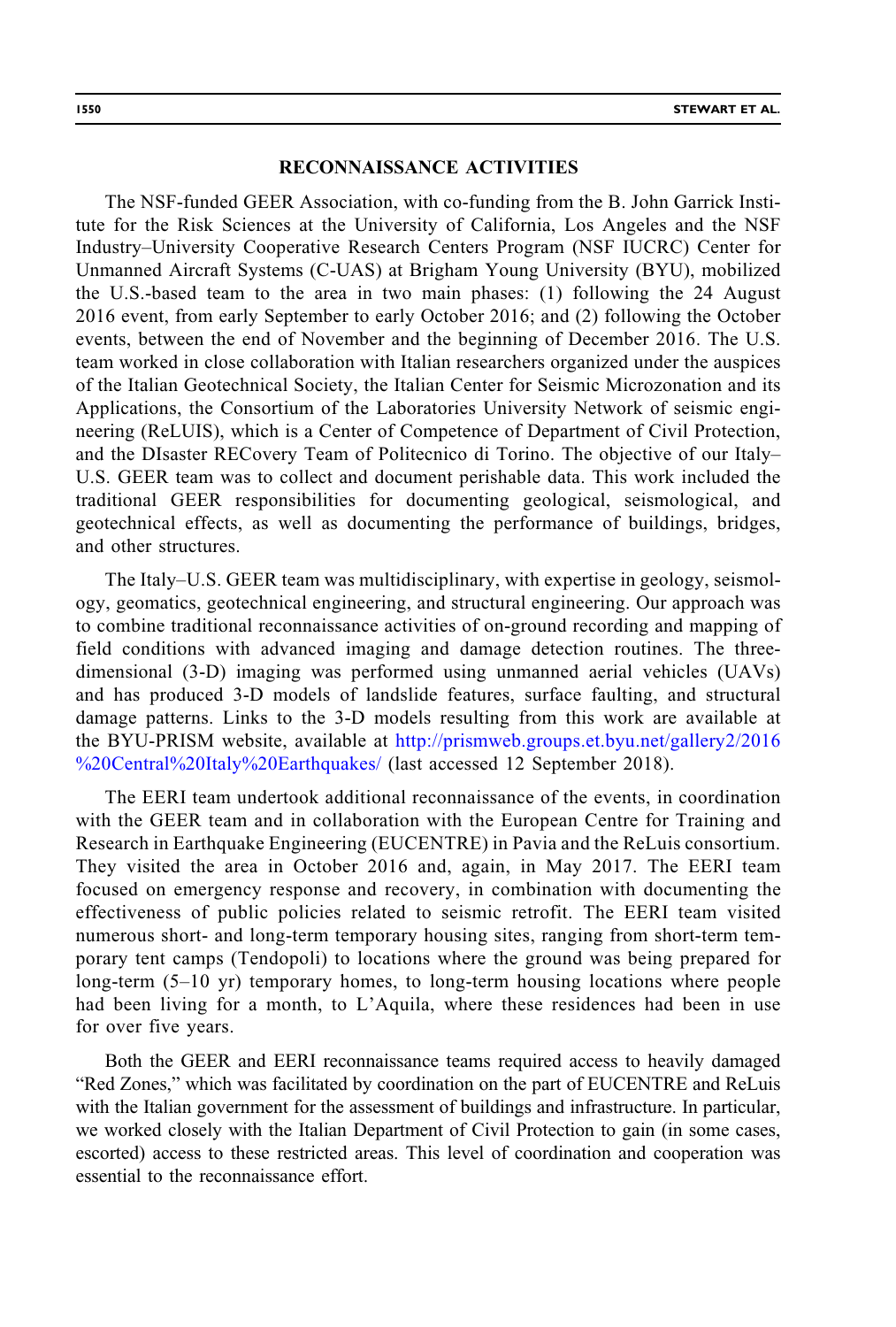#### OVERVIEW OF MAJOR FINDINGS

The initial objective of the GEER team was reconnaissance related to ground failures (surface fault rupture, landslides, and other ground deformations); soil–structure interaction (e.g., retaining wall failures); and indicators of site response effects (such as localization of damage, often in a manner consistent with topographic features). However, for both the August and October events, our mission broadened to include documentation of structural performance for a variety of reasons including: (1) it supported our mission of evaluating damage patterns; (2) the structural performance data was indeed perishable, and as the principal reconnaissance team in many of the visited areas, we felt a duty to document the broader impacts of these events.

Papers in this issue present significant technical findings related to the seismological, geotechnical, and structural engineering aspects of these events. A few highlights, with references to the respective manuscripts, are as follows:

#### EARTHQUAKE PROBABILITIES

When a large earthquake occurs, there are two schools of thought regarding its effect on the risk of subsequent large events. One is that stress release lowers earthquake rates relative to the long-term (Poisson) rate until stresses can again build up on the fault. Another is that stress release on one portion of the fault may increase stress on adjoining portions of the same fault segment or adjacent segments. This could locally increase earthquake rates (and hence short-term probabilities) relative to the long-term rate. This subject is of substantial practical significance for regional risk assessment. As shown in Figure 1, the August 2016 and October 2016 events occupy a gap along the NW striking Apennine chain between the locations of the 1997 Umbria-Marche and 2009 L'Aquila events. The occurrence of this cluster of earthquakes suggests that the latter (probability increasing) mechanism occurred and may continue into the future. This important topic is elaborated upon by Galadini et al. (2018).

#### FAULTS AS SEISMIC SOURCES

The portions of the Apennines affected by the Central Italy events are undergoing extension accommodated by numerous normal faults, many of which are well expressed at the surface. Galadini et al. (2018) show that the main shock events occurred on the Mt. Vettore–Mt. Bove fault system and the Amatrice fault in the Laga Mountains. Both of these faults had been recognized prior to the 2016 event sequence, but were not considered in previous Italian national seismic hazard studies. A review of these and other faults suggests that while most are expected to rupture separately (not cross between faults in a single event), the Laga Mountains faults and Mt. Vettore–Mt. Bove fault system are an exception and, in fact, did rupture together in the 24 August 2016 main shock. Galadini et al. (2018) encourage the use of seismic source models that utilize fault sources as a principal driver of hazard when those sources are well-characterized, as is the case in the subject region of Italy.

### SURFACE FAULT RUPTURE

Gori et al. (2018) describe data on surface faulting from this event sequence and its association with prior geologic mapping. The M6.1 24 August 2016 event produced vertical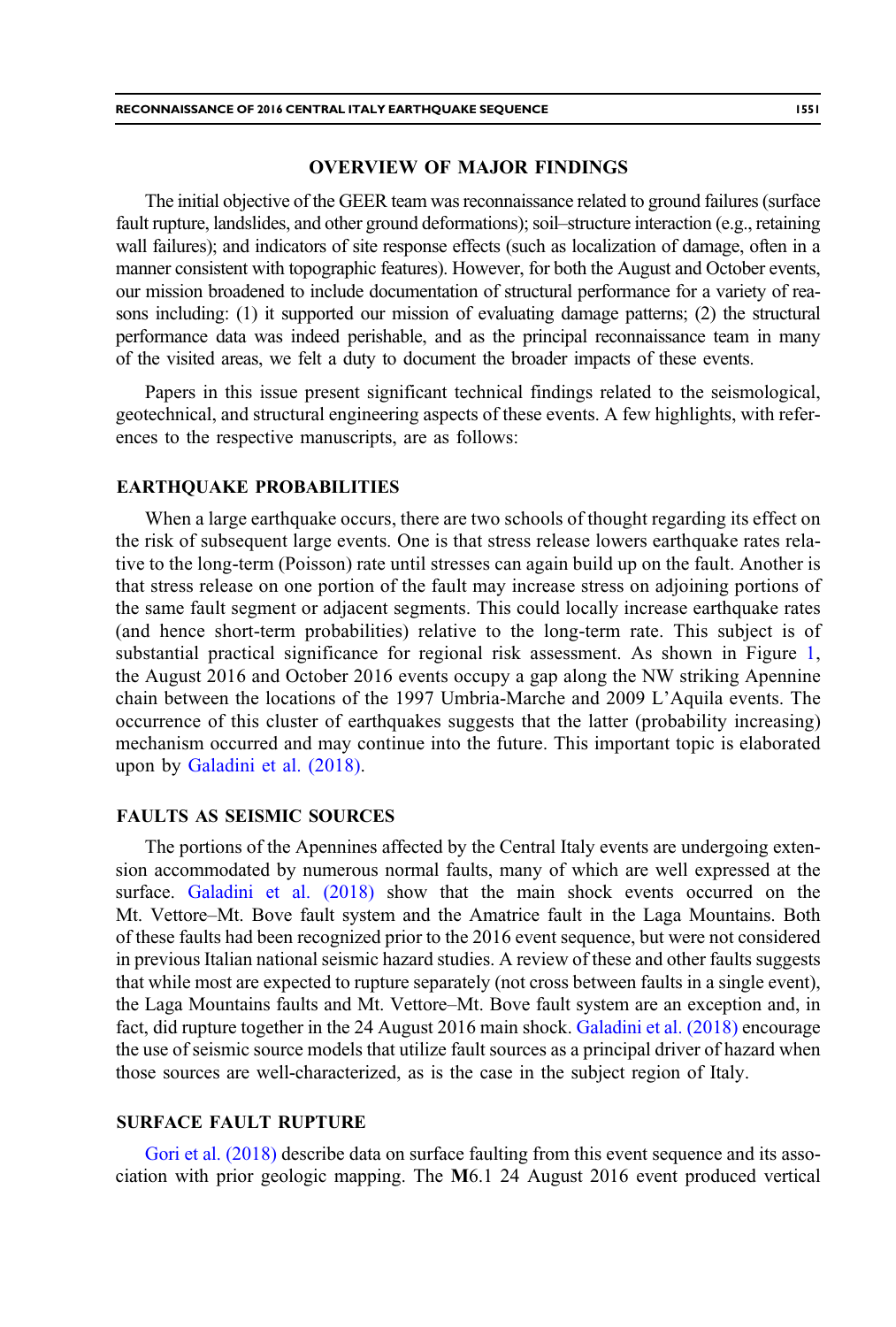offsets on the Mt. Vettore–Mt. Bove fault system that ranged from 0–35 cm over a 5-km interval of the fault near its southern end. The M6.5 30 October 2016 event ruptured a 15-km-long section of the fault, with vertical offsets typically ranging between 70 and 200 cm. Data compiled for the three main shocks (24 August 2016, 26 and 30 October 2016) will be a valuable resource for modeling surface rupture characteristics of normal fault earthquakes.

#### GROUND MOTIONS

Zimmaro et al. (2018) describe the ground motion database developed from recordings of these events. Those ground motions significantly extend the worldwide inventory of normal fault recordings in tectonically active regions. Zimmaro et al. (2018) describe important nearfault aspects of the ground motions and provide maps showing spatial variations of ground motion from main shock events. They demonstrate that the data exhibits fast anelastic attenuation at large distances (>100 km), which is predicted by Italy-adjusted global models, but not by Italy-specific models.

#### LANDSLIDES

Franke et al. (2018) describe how landslide effects were relatively modest in the August 2016 events, but were appreciable from the October events. They describe phased reconnaissance that combines traditional methods (i.e., existing landslide maps and manual inspection and measurement) and innovative approaches (i.e., satellite imagery, interferometry, and UAVs images). The geometry of the landslide source zones, as well as depositional areas, are documented with 3-D models from UAVs. Franke et al. (2018) show that such models can be used to evaluate landslide ground movements in complex topographic geometries and boulder runout distances from rock falls. The geology of these areas is also documented, although subsurface characterization data is currently unavailable. Two aspects of these case histories of interest to future work include: (1) the occurrence of landslides in some events but not others (predictive models should be able to forecast both) and (2) the landslide fall/runout distances.

#### MASONRY STRUCTURE FRAGILITY

Sextos et al. (2018) describe reconnaissance to document damage and nondamage to building structures in numerous villages and hamlets affected by the event sequence. Through both fieldwork and interpretation of 3-D imagery, they document structural performance according to a common classification scheme at high resolution—in many cases, a full inventory of performance of every structure within a hamlet or village (or portions thereof ) was developed. Moreover, the damage mapping is multi-epoch, meaning that the performance of the same structures was recorded following the August 2016 events and the October 2016 events. Detailed multi-epoch structure-by-structure damage mapping and statistics are shown for many towns in the epicentral area, including Amatrice, Norcia, and Accumoli. We anticipate that empirical structural fragility models (e.g., Rossetto and Elnashai 2003, Rota et al. 2008, Sabetta et al. 1998) will be reevaluated in consideration of the data from these events.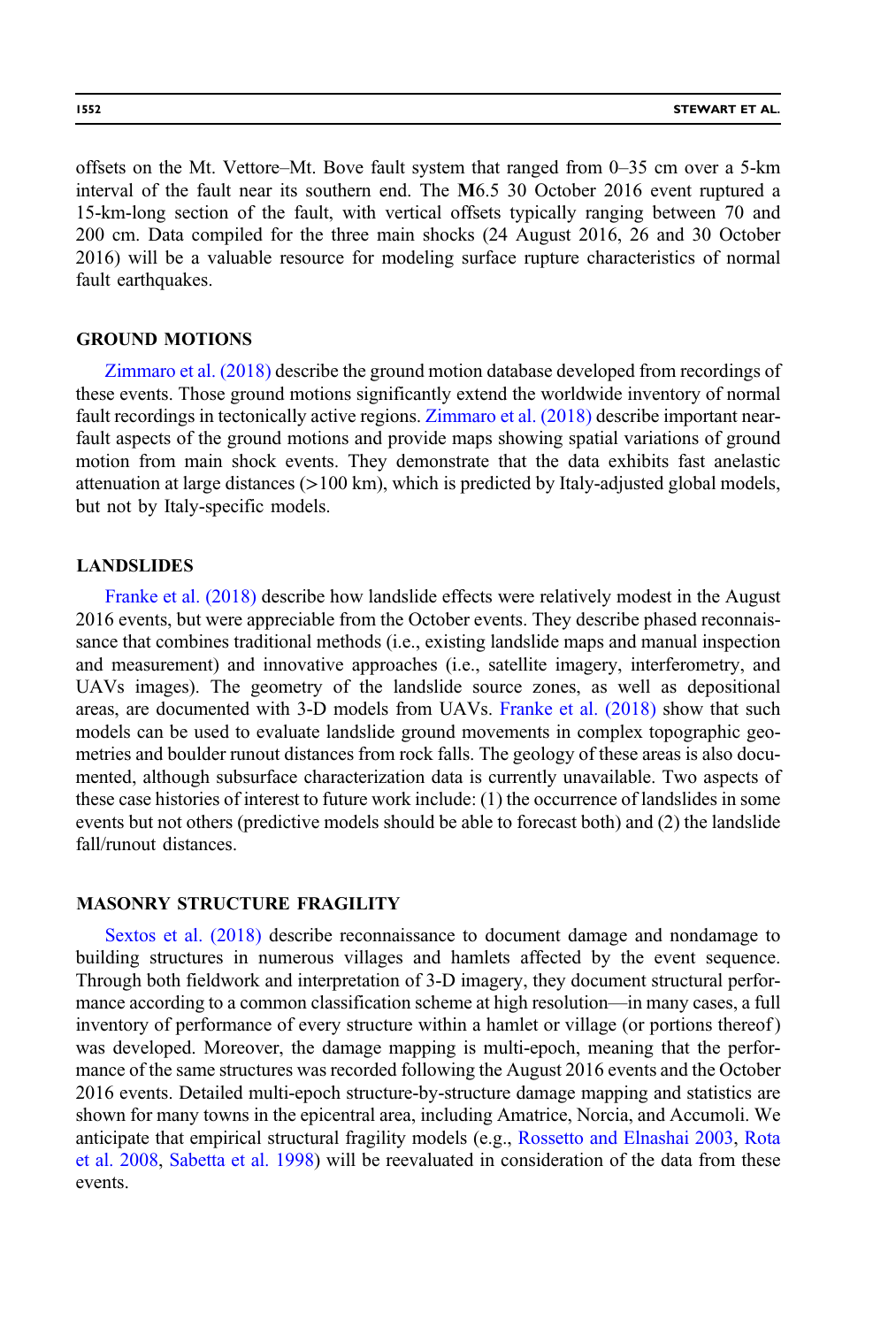#### SITE EFFECTS

Sextos et al. (2018) compare damage distributions within selected villages and hamlets with geological and topographic conditions. They describe horizontal-to-vertical spectral ratios (HVSR) from microtremor measurements and their azimuthal dependence, which were measured in selected areas with pronounced topographic relief and concentrated damage. These results reveal apparent site amplification polarized in the direction normal to the slope, which may have been responsible for some damage concentrations. A representative detailed example of this approach is presented for the small hamlet of Fiume. These findings will guide the selection of sites to be investigated with numerical ground response analyses for seismic microzonation.

#### RETROFIT EFFECTIVENESS

Mazzoni et al. (2018) describe the history of seismic design and retrofit of building structures in the area, and how the similarly-sized towns of Amatrice and Norcia had vastly different levels of preparation for these events and different levels of structural performance. They describe how the historical center of Amatrice, which largely lacked retrofit measures, was damaged extensively by the August event. Destruction in Amatrice was almost complete following the 30 October 2016 event. In contrast, the historical center of Norcia, for which retrofit programs had been implemented, did not experience significant damage from the August event, and even following stronger shaking in the 30 October 2016 event, the damage was largely limited to one collapsed church and distress to several historical buildings. Mazzoni et al. (2018) describe several individual case studies that show the effectiveness of retrofit measures that were tested across multiple events.

#### BRIDGE PERFORMANCE

Durante et al. (2018) describe the characteristics of bridges in the strongly shaken regions, including traditional masonry construction and relatively modern reinforced concrete and steel structures. They show that failures were confined to masonry structures and the modes of deformation that were observed, typically in abutments.

#### ACKNOWLEDGMENTS

The GEER Association is supported by the U.S. National Science Foundation (NSF) through the Geotechnical Engineering Program under Grant Number CMMI-1266418. Any opinions, findings, and conclusions or recommendations expressed in this material are those of the authors and do not necessarily reflect the views of the NSF. The GEER Association is made possible by the vision and support of the NSF Geotechnical Engineering Program Directors: Richard Fragaszy and the late Cliff Astill. GEER members also donate their time, talent, and resources to collect time-sensitive field observations of the effects of extreme events.

We want to recognize all of the participants in the team that contributed to these reconnaissance activities. Aside from those who are authors of this manuscript, the participants include: Nicholas Alexander, Vincenzo Di Pietra, Paolo Dabove, Melania De Falco, Anita Di Giulio, Tony Fierro, Giovanni Forte, Michalis Fragiadakis, Dipendra Gautam, Zurab Gogoladze, Nives Grasso, Elpida Katsiveli, Paolo Maschio, Luciano Mignelli, George Mylonakis, Augusto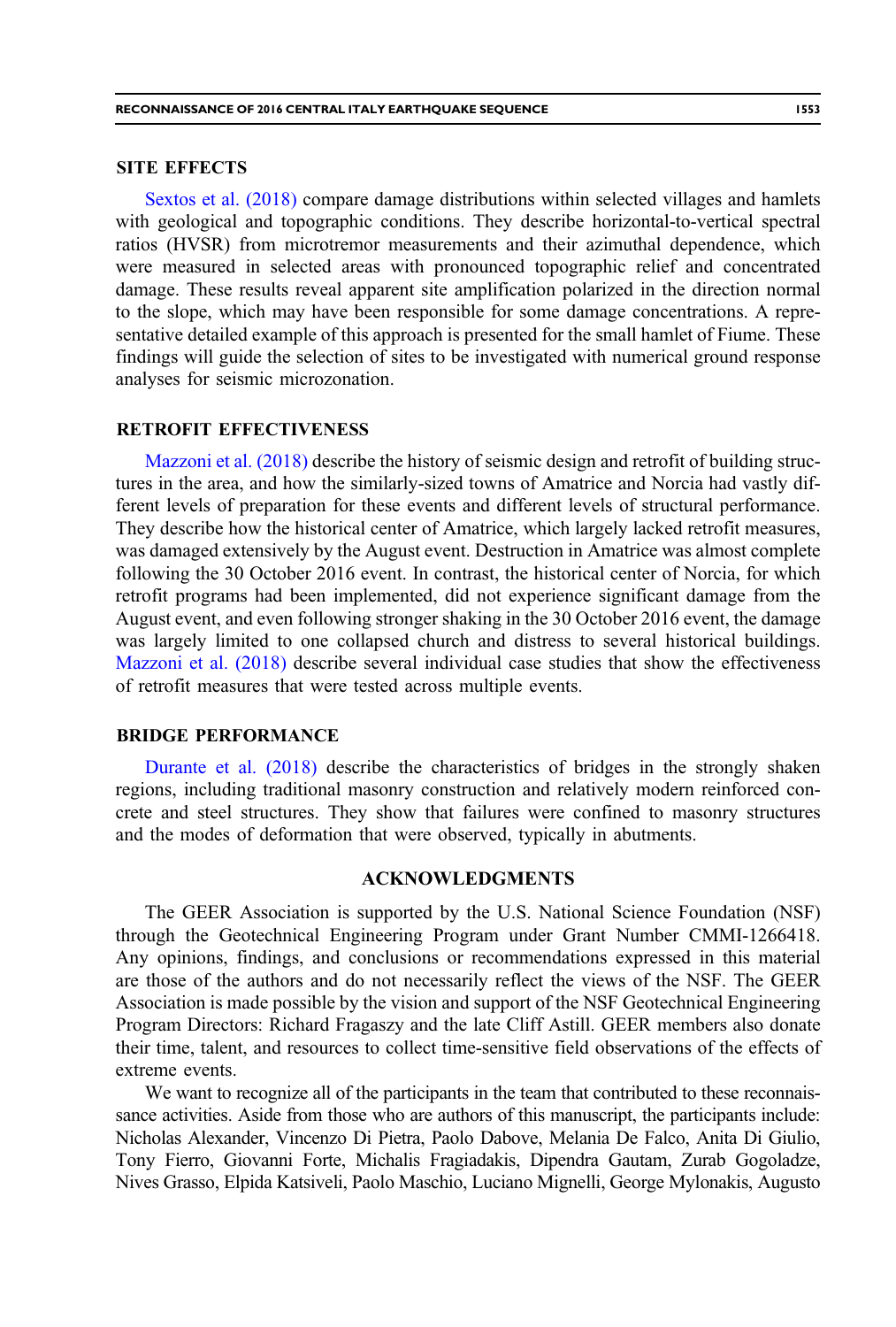Penna, Ioannis Psycharis, Giulia Sammartano, Antonio Sgobio, Fiorenzo Staniscia, Lorenzo Teppati Lose', Giovanna Vessia, and Elisavet Vintzilaiou.

The EERI team would like to acknowledge the participation of numerous EUCENTRE researchers, led by Guido Magenes, and ReLuis researchers, led by Angelo Masi. The diverse contributions of all EERI team members, Erica Fischer, Paolo Calvi, Richard Dreyer, Carmine Galasso, and Jay Wilson, were vital to the reconnaissance effort. The team would like to acknowledge the EERI leadership, especially Heidi Tremayne.

#### **REFERENCES**

- Chiaraluce, L., Amato, A., Cocco, M., Chiarabba, C., Selvaggi, G., Di Bona, M., Piccinini, D., Deschamps, A., Margheriti, L., Courboulex, F., and Ripepe, M., 2004. Complex normal faulting in the Apennines thrust-and-fold belt: The 1997 seismic sequence in Central Italy, *[Bulletin](http://dx.doi.org/10.1785/0120020052)* [of the Seismological Society of America](http://dx.doi.org/10.1785/0120020052) 94, 99–116.
- Durante, M. G., Di Sarno, L., Zimmaro, P., and Stewart, J. P., 2018. Damage evaluation of roadway infrastructure during the 2016 Central Italy earthquake sequence, *Earthquake Spectra* 34, 1721–1737. doi:10.1193/101317EQS205M.
- Franke, K. W., Lingwall, B. N., Zimmaro, P., Kayen, R. E., Tommasi, P., Chiabrando, F., and Santo, A., 2018. A phased reconnaissance approach to documenting landslides following the 2016 Central Italy earthquakes, Earthquake Spectra 34, 1693–1719. doi:10.1193/082117 EQS165M.
- Galadini, F., Falcucci, E., Gori, S., Zimmaro, P., Cheloni, D., and Stewart, J. P., 2018. Active faulting in source region of 2016–2017 Central Italy event sequence, Earthquake Spectra 34, 1557–1583. doi:10.1193/101317EQS204M.
- GdL Istituto Nazionale di Geofisica e Vulcanologia (INGV) sul terremoto di Amatrice, 2016. Primo rapporto di sintesi sul Terremoto di Amatrice Ml 6.0 del 24 Agosto 2016 (Italia Centrale), Istituto Nazionale di Geofisica e Vulcanologia (INGV), Rome, Italy. doi:10.5281/ zenodo.61121 (in Italian).
- Geotechnical Extreme Events Reconnaissance (GEER), 2016. Engineering Reconnaissance of the 24 August 2016 Central Italy Earthquake, Version 2 (P. Zimmaro and J. P. Stewart, eds.), Geotechnical Extreme Events Reconnaissance Association Report No. GEER-050B. doi:10.18118/G61S3Z.
- Geotechnical Extreme Events Reconnaissance (GEER), 2017. Engineering Reconnaissance following the October 2016 Central Italy Earthquakes, Version 2 (P. Zimmaro and J. P. Stewart, eds.), Geotechnical Extreme Events Reconnaissance Association Report No. GEER-050D. doi:10.18118/G6HS39.
- Gori, S., Falcucci, E., Galadini, F., Zimmaro, P., Pizzi, A., Kayen, R. E., Lingwall, B. N., Moro, M., Saroli, M., Fubelli, G., Di Domenica, A., and Stewart, J. P., 2018 Surface faulting caused by the 2016 Central Italy seismic sequence, *Earthquake Spectra* 34, 1585–1610. doi:10.1193/111417EQS236MR.
- Mazzoni, S., Castori, G., Galasso, C., Calvi, P., Dreyer, R., Fischer, E., Fulco, A., Sorrentino, L., Wilson, J., Penna, P., and Magenes, G., 2018. 2016–17 Central Italy earthquake sequence: Seismic retrofit policy and effectiveness, *Earthquake Spectra* 34, 1671–1691. doi:10.1193/ 100717EQS197M.
- Piatanesi, A., and Cirella, A., 2009. Rupture Process of the 2009 Mw6.3 L'Aquila (Central Italy) Earthquake from Nonlinear Inversion of Strong Motion and GPS Data, Working Report (Version 2), Istituto Nazionale di Geofisica e Vulcanologia (INGV), Rome, Italy.